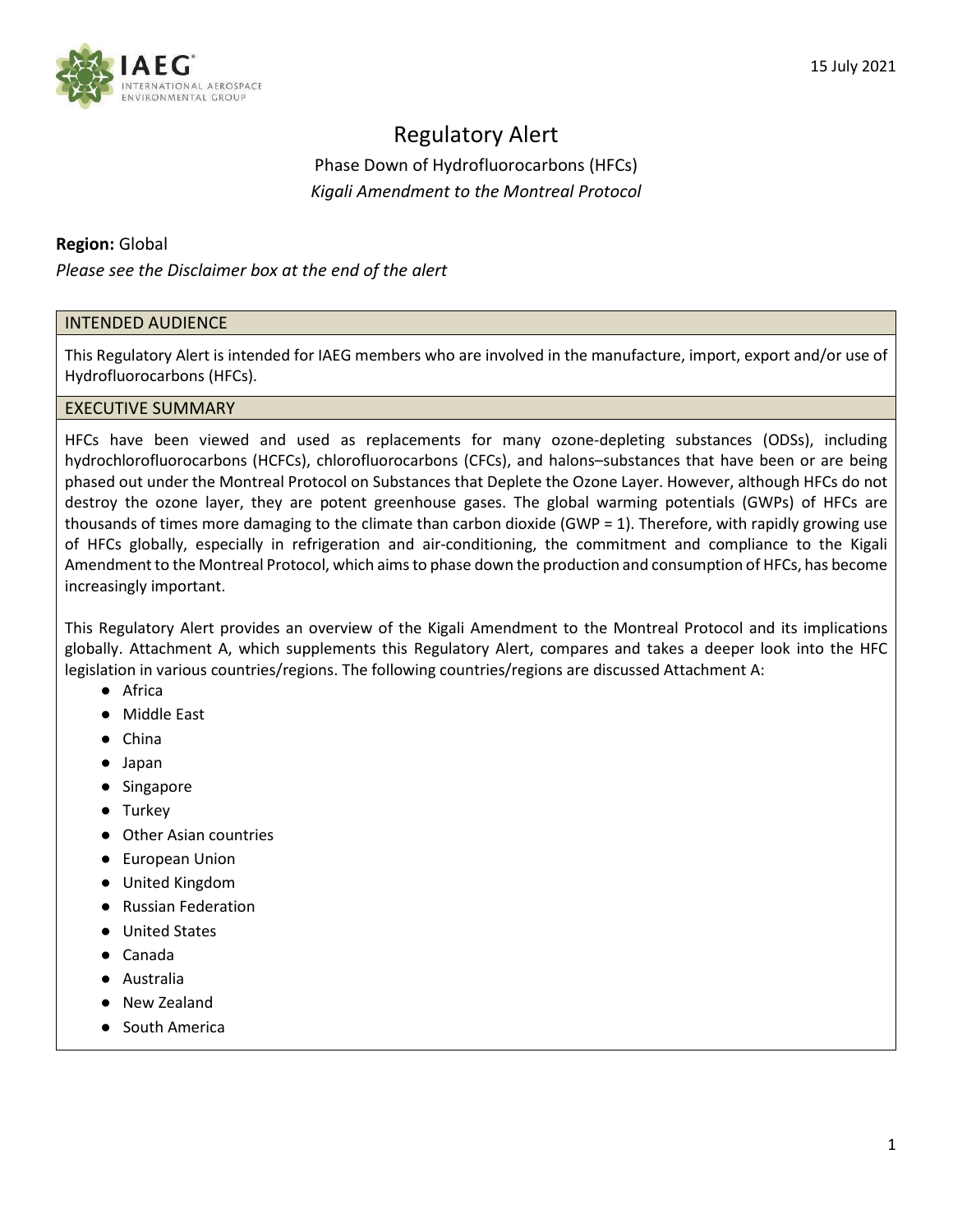

## BACKGROUND ON REGULATION

The Kigali Amendment to the Montreal Protocol is an international agreement that was achieved following the acceptance of Parties of the Montreal Protocol to phase down HFCs. The agreement was reached at the 28<sup>th</sup> Meeting of the Parties on 15 October 2016 in Kigali, Rwanda. With a global adherence to the Kigali Amendment, a global warming of up to 0.5°C resulting from HFCs is estimated to be avoided by 2100. The Global Warming Potential (GWP) was developed to allow comparisons of the global warming impacts of different gases. Specifically, it is a measure of how much energy the emissions of 1 ton of a gas will absorb over a given period of time relative to the emissions of 1 ton of carbon dioxide (CO<sub>2</sub>). The larger the GWP, the more that a given gas warms the Earth compared to CO<sub>2</sub> over that time period. The time period usually used for GWPs is 100 years." The GWP for HFCs is up to 14,800.

The Parties of the Montreal Protocol are divided according to Article 5 ('Article 5 Parties') and Article 2J ('Non-Article 5 Parties') of the Kigali Amendment to the Montreal Protocol. Article 5 Parties are developing countries whereas Non-Article 5 Parties are developed countries (see [List of Developing Countries\)](https://ozone.unep.org/treaties/montreal-protocol/meetings/first-meeting-parties/decisions/decision-i12e-clarification-terms-and-definitions-developing-countries). Each of these set of parties is split into 2 further groups:

- Article 5 Parties: Group 1 (majority of parties)
- Article 5 Parties: Group 2 (Bahrain, India, Iran, Iraq, Kuwait, Oman, Pakistan, Qatar, Saudi Arabia, and the United Arab Emirates)
- Non-Article 5 Parties ('Main Group')
- Non-Article 5 Parties ('Other Group' Belarus, Russia, Kazakhstan, Tajikistan, and Uzbekistan)

Specific requirements for the groups mentioned above, including HFC phase-down schedules, are outlined within the [Kigali Amendment to the Montreal Protocol](https://ozone.unep.org/treaties/montreal-protocol/amendments/kigali-amendment-2016-amendment-montreal-protocol-agreed) and Attachment A to this Regulatory Alert.

### APPLICABILITY

The 28th Meeting of the Parties to the Montreal Protocol and enforcement of the Kigali Amendment to the Montreal Protocol on 1 January 2019, initiated a great focus and drive to phase down HFCs globally, especially the elimination of refrigerants (containing HFCs) that have a high GWP. Although only some countries have adopted the Kigali Amendment and set a phase-down schedule in accordance with the Kigali Amendment, most countries have agreed to the spirit of the Kigali Amendment. There are now 121 countries and the EU (as of 17 June 2021) that have committed to the Kigali Amendment through its ratification (see the *Status of Ratification by Country* or Attachment A for countries that have ratified the Kigali Amendment).

## RELEVANT DATES

- ❖ **28th Meeting of Parties (Kigali Amendment to the Montreal Protocol):** 15 October 2016
- ❖ **Kigali Amendment to the Montreal Protocol in force:** 1 January 2019

Other relevant dates, including HFC phase-down schedules, are specified in Attachment A (see Regulatory Timeline and Phase-Down Plan sections/rows).

## REGULATORY OBLIGATIONS

The Kigali Amendment to the Montreal Protocol and supporting legislation have various regulatory obligations that may apply to manufacturers, importers and exporters of HFCs (see Attachment A for specific regulatory obligations for a particular country/region).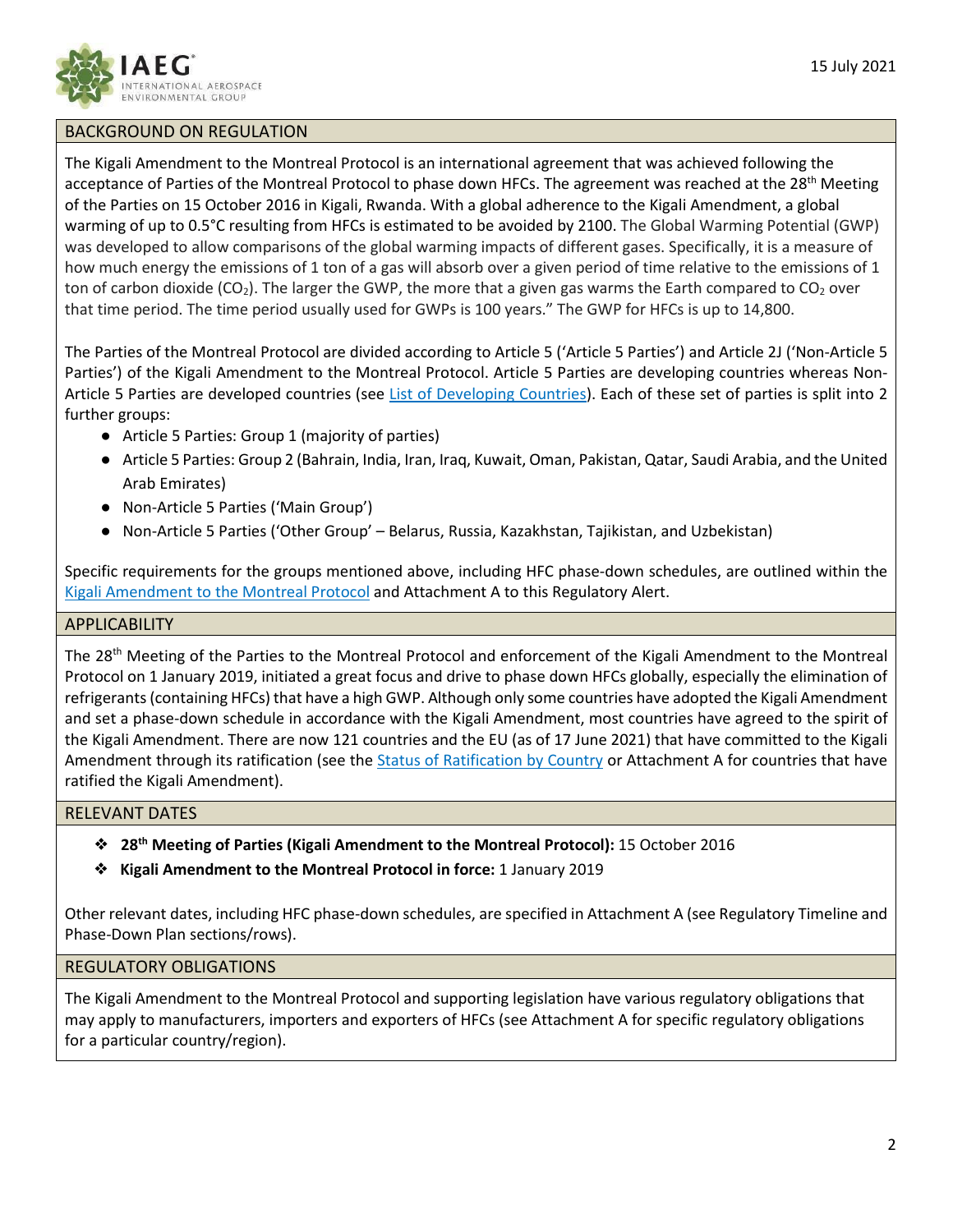

### RISKS TO AEROSPACE AND DEFENSE

Violation of the Kigali Amendment or supporting legislation may result in penalties such as fines and imprisonment as well as damage to the company's reputation (see Attachment A for specific risks for a particular country/region).

#### USEFUL LINKS

**Kigali Amendment to the Montreal Protocol (includes HFC Phase-Down Schedules):**

[https://ozone.unep.org/treaties/montreal-protocol/amendments/kigali-amendment-2016-amendment-montreal](https://ozone.unep.org/treaties/montreal-protocol/amendments/kigali-amendment-2016-amendment-montreal-protocol-agreed)[protocol-agreed](https://ozone.unep.org/treaties/montreal-protocol/amendments/kigali-amendment-2016-amendment-montreal-protocol-agreed)

#### **Montreal Protocol on Substances that Deplete the Ozone Layer:**

<https://ozone.unep.org/treaties/montreal-protocol>

#### **List of Developing Countries (Montreal Protocol):**

[https://ozone.unep.org/treaties/montreal-protocol/meetings/first-meeting-parties/decisions/decision-i12e](https://ozone.unep.org/treaties/montreal-protocol/meetings/first-meeting-parties/decisions/decision-i12e-clarification-terms-and-definitions-developing-countries)[clarification-terms-and-definitions-developing-countries](https://ozone.unep.org/treaties/montreal-protocol/meetings/first-meeting-parties/decisions/decision-i12e-clarification-terms-and-definitions-developing-countries)

#### **Status of Ratification by Country:**

<https://ozone.unep.org/all-ratifications>

### DISCLAIMER

THIS DOCUMENT IS PROVIDED BY INTERNATIONAL AEROSPACE ENVIRONMENTAL GROUP, INC. ("IAEG") FOR INFORMATIONAL PURPOSES ONLY.  ANY INACCURACY OR OMISSION IS NOT THE RESPONSIBILITY OF IAEG.  DETERMINATION OF WHETHER AND/OR HOW TO USE ALL OR ANY PORTION OF THIS DOCUMENT IS TO BE MADE IN YOUR SOLE AND ABSOLUTE DISCRETION.  PRIOR TO USING THIS DOCUMENT OR ITS CONTENTS, YOU SHOULD REVIEW IT WITH YOUR OWN LEGAL COUNSEL.  NO PART OF THIS DOCUMENT CONSTITUTES LEGAL ADVICE.  USE OF THIS DOCUMENT IS VOLUNTARY.  IAEG DOES NOT MAKE ANY REPRESENTATIONS OR WARRANTIES WITH RESPECT TO THIS DOCUMENT OR ITS CONTENTS. IAEG HEREBY DISCLAIMS ALL WARRANTIES OF ANY NATURE, EXPRESS, IMPLIED OR OTHERWISE, OR ARISING FROM TRADE OR CUSTOM, INCLUDING, WITHOUT LIMITATION, ANY IMPLIED WARRANTIES OF MERCHANTABILITY, NONINFRINGEMENT, QUALITY, TITLE, FITNESS FOR A PARTICULAR PURPOSE, COMPLETENESS OR ACCURACY. TO THE FULLEST EXTENT PERMITTED BY APPLICABLE LAWS, IAEG SHALL NOT BE LIABLE FOR ANY LOSSES, EXPENSES OR DAMAGES OF ANY NATURE, INCLUDING, WITHOUT LIMITATION, SPECIAL, INCIDENTAL, PUNITIVE, DIRECT, INDIRECT OR CONSEQUENTIAL DAMAGES OR LOST INCOME OR PROFITS, RESULTING FROM OR ARISING OUT OF A COMPANY'S OR INDIVIDUAL'S USE OF THIS DOCUMENT, WHETHER ARISING IN TORT, CONTRACT, STATUTE, OR OTHERWISE, EVEN IF ADVISED OF THE POSSIBILITY OF SUCH DAMAGES.

© 2021 International Aerospace Environmental Group® ALL RIGHTS RESERVED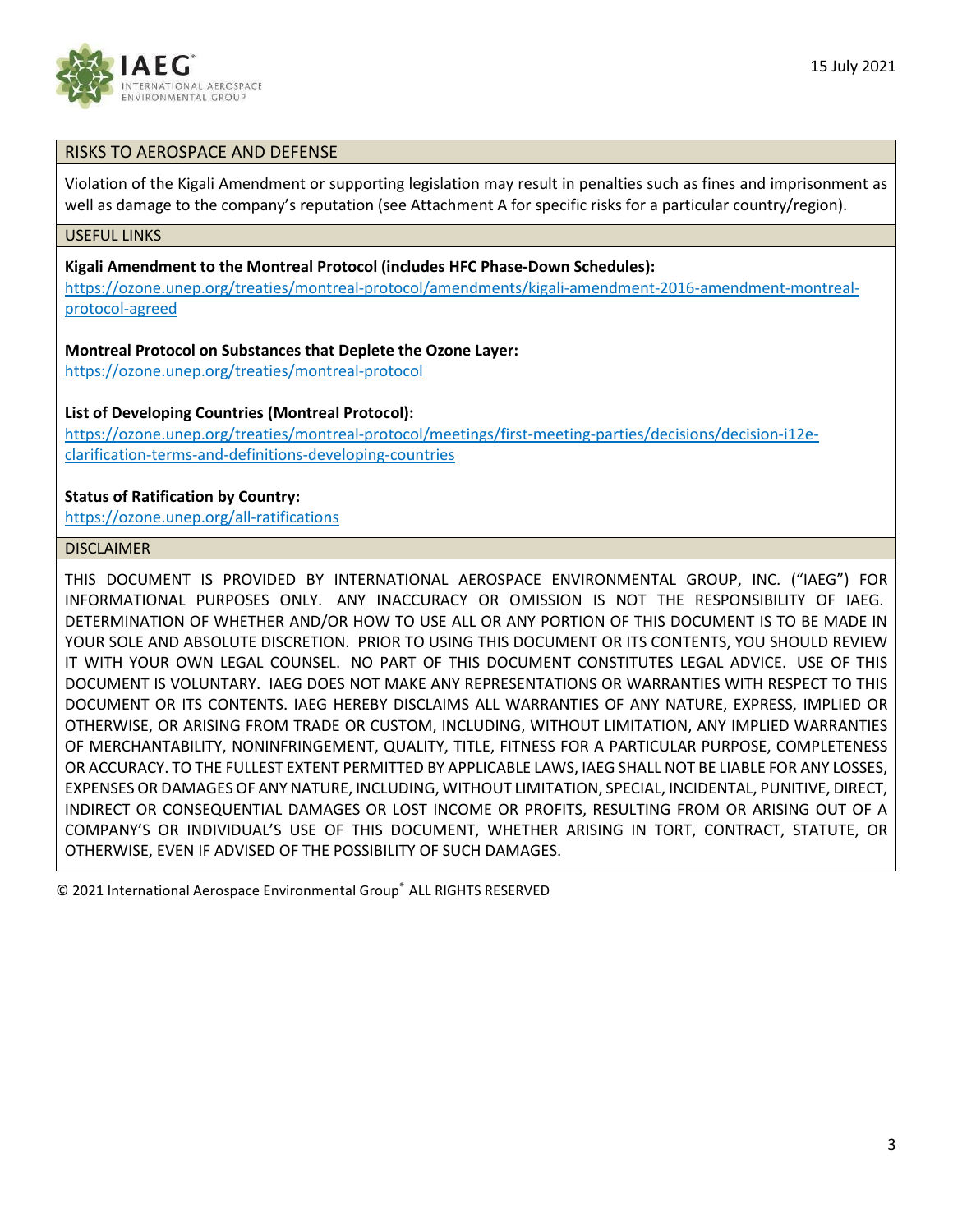# **ATTACHMENT A**

# **Phase Down of Hydrofluorocarbons (HFCs)** *Kigali Amendment to the Montreal Protocol*

| <b>Region</b>                  | <b>ASIA</b>                                                                                                                                                                                                                                                                                                                                                                                                                                                                                                                                                                                                                                                                                                                                                                                                |                                                                                                                                                                                                                                                                                                                                                                                                                                                                                                                                                                                                                                                                                                                                                                                         |                                                                                                                                                                                                                                                                                                                                                                                                                                                                                                                                   |                                                                                                                                                                                                                                                                                                                                                                                                                                                                                                                                                                                                                                                                                                                                                                                                                                                                                                                                                                                                                                                                                                                                                                                                                                                                                                                                             |                                                                                                                                                                                                                                                                                                                                                                                                                                                                                                                                                                                                                                                                                                                                                                          |
|--------------------------------|------------------------------------------------------------------------------------------------------------------------------------------------------------------------------------------------------------------------------------------------------------------------------------------------------------------------------------------------------------------------------------------------------------------------------------------------------------------------------------------------------------------------------------------------------------------------------------------------------------------------------------------------------------------------------------------------------------------------------------------------------------------------------------------------------------|-----------------------------------------------------------------------------------------------------------------------------------------------------------------------------------------------------------------------------------------------------------------------------------------------------------------------------------------------------------------------------------------------------------------------------------------------------------------------------------------------------------------------------------------------------------------------------------------------------------------------------------------------------------------------------------------------------------------------------------------------------------------------------------------|-----------------------------------------------------------------------------------------------------------------------------------------------------------------------------------------------------------------------------------------------------------------------------------------------------------------------------------------------------------------------------------------------------------------------------------------------------------------------------------------------------------------------------------|---------------------------------------------------------------------------------------------------------------------------------------------------------------------------------------------------------------------------------------------------------------------------------------------------------------------------------------------------------------------------------------------------------------------------------------------------------------------------------------------------------------------------------------------------------------------------------------------------------------------------------------------------------------------------------------------------------------------------------------------------------------------------------------------------------------------------------------------------------------------------------------------------------------------------------------------------------------------------------------------------------------------------------------------------------------------------------------------------------------------------------------------------------------------------------------------------------------------------------------------------------------------------------------------------------------------------------------------|--------------------------------------------------------------------------------------------------------------------------------------------------------------------------------------------------------------------------------------------------------------------------------------------------------------------------------------------------------------------------------------------------------------------------------------------------------------------------------------------------------------------------------------------------------------------------------------------------------------------------------------------------------------------------------------------------------------------------------------------------------------------------|
| <b>Country</b>                 | China                                                                                                                                                                                                                                                                                                                                                                                                                                                                                                                                                                                                                                                                                                                                                                                                      | Japan                                                                                                                                                                                                                                                                                                                                                                                                                                                                                                                                                                                                                                                                                                                                                                                   | Singapore                                                                                                                                                                                                                                                                                                                                                                                                                                                                                                                         | Turkey                                                                                                                                                                                                                                                                                                                                                                                                                                                                                                                                                                                                                                                                                                                                                                                                                                                                                                                                                                                                                                                                                                                                                                                                                                                                                                                                      | <b>Other Asian Countries</b>                                                                                                                                                                                                                                                                                                                                                                                                                                                                                                                                                                                                                                                                                                                                             |
| <b>Legislation Name</b>        | Regulation on Administration of ODSs and<br>HFCs (draft for public comments)                                                                                                                                                                                                                                                                                                                                                                                                                                                                                                                                                                                                                                                                                                                               | 'Ozone Layer Protection Law' - Act on the<br>Protection of the Ozone Layer Through the<br>Control of Specified Substances and Other<br>Measures<br>'F-Gas Act' - Act on Rational Use and<br>Appropriate Management of Fluorocarbons                                                                                                                                                                                                                                                                                                                                                                                                                                                                                                                                                     | <b>Environmental Protection and</b><br>Management Act (EPMA)                                                                                                                                                                                                                                                                                                                                                                                                                                                                      | 'F-Gas Regulation' (Draft) - Regulation on Fluorinated<br><b>Greenhouse Gases</b>                                                                                                                                                                                                                                                                                                                                                                                                                                                                                                                                                                                                                                                                                                                                                                                                                                                                                                                                                                                                                                                                                                                                                                                                                                                           | No relevant legislation                                                                                                                                                                                                                                                                                                                                                                                                                                                                                                                                                                                                                                                                                                                                                  |
| <b>Scope</b>                   | The Ministry of Ecology and Environment's<br>MEE) Draft Regulation implements China's<br>obligations under the Montreal Protocol in<br>phasing out the consumption and production<br>of ODSs, including the phasing down of HFCs.<br>It implements the Regulations on<br>Administration of ODSs, which came into<br>effect on 1 June 2010.<br>Any company that produces, sells or uses<br>ODSs and HFCs in China will need to apply<br>annually to the authorities for a quota specific<br>licence. This will enable the authorities to plan<br>to reduce the permitted amount of the<br>substances being produced.                                                                                                                                                                                        | The Ministry of Environment's and Ministry of<br>Economy, Trade and Industry's (METI) Ozone<br>Layer Protection Law included HFCs on 4 July<br>2018. The aim of the Law is to limit<br>production/consumption of HFCs in<br>accordance with the Kigali Amendment to the<br>Montreal Protocol (in force: 1 January 2019).<br>According to the Law, manufacturers and<br>importers of HFCs are required to obtain<br>permission from the METI.<br>The F-Gas Act, which was also issued by the<br>Ministry of Environment and METI, considers<br>the complete life cycle of fluorocarbons. It<br>aims to reduce the use of fluorocarbons<br>through the manufacture of alternative<br>substances and reduction in the amount of<br>fluorocarbons in products.                              | The National Environment Agency's<br>(NEA) Second Schedule under the EPMA<br>added HFCs to its list of hazardous<br>substances on 1 June 2018. The aim of<br>the Act is to limit consumption of HFCs<br>(Singapore has no production of HFCs)<br>in accordance with the Kigali<br>Amendment to the Montreal Protocol<br>(in force: 1 January 2019). According to<br>the Act, any company that imports or<br>exports the listed HFCs must obtain a<br>hazardous substances licence from the<br>NEA (Pollution Control Department). | The Ministry of Environment and Urbanization's Draft F-Gas<br>Regulation implements the EU F-Gas Regulation (Regulation<br>(EU) No 517/2014), which came into effect on 1 January 2015.<br>The Draft Regulation also repeals the Turkish Regulation on<br>Fluorinated Greenhouse Gases, which was published in the<br>Official Gazette on 4 January 2018.<br>The Draft Regulation covers various principles including<br>labelling, reporting, placing on the market, import and export<br>of HFCs.                                                                                                                                                                                                                                                                                                                                                                                                                                                                                                                                                                                                                                                                                                                                                                                                                                         | N/A                                                                                                                                                                                                                                                                                                                                                                                                                                                                                                                                                                                                                                                                                                                                                                      |
| <b>Regulatory Timeline</b>     | • Published: 19 May 2020<br>• Deadline for public comments: 22 June 2020 <b>F-Gas Act:</b>                                                                                                                                                                                                                                                                                                                                                                                                                                                                                                                                                                                                                                                                                                                 | <b>Ozone Layer Protection Law:</b><br>. Published: 20 May 1988<br>Effective: 20 May 1988<br>• Amended: 4 July 2018<br>● Published: 22 June 2001<br>Effective: 22 June 2001<br>• Amended: 12 June 2013                                                                                                                                                                                                                                                                                                                                                                                                                                                                                                                                                                                   | • Enacted: 1 April 1999<br>• Published: 1 June 2018*<br>• Effective: 1 January 2019*<br>• Amendment: 12 July 2019<br>*Amendment that first included HFCs.                                                                                                                                                                                                                                                                                                                                                                         | . Published: 11 December 2020<br>• Proposed prohibition on placing disposable containers on<br>the market: 1 January 2022<br>• Proposed prohibition on placing extruded polystyrene (XPS)<br>foams and aerosols on the market: 1 January 2023*<br>• Proposed prohibition on the use of HFCs to service or<br>maintain refrigeration equipment: 1 January 2023 **<br>• Proposed prohibition on placing foams other than XPS on<br>the market: 1 January 2025*<br>• Proposed prohibition on placing freezers and refrigerators<br>on the market: 1 January 2027*<br>• Proposed prohibition on trade with countries not a party of<br>Kigali Amendment: 1 January 2033<br>• Proposed prohibition on the use of reclaimed or recycled<br>HFCs to service or maintain existing refrigeration equipment:<br>1 January 2033***<br>• Proposed prohibition on the use of HFCs to service or<br>maintain existing refrigeration equipment (for military<br>equipment and health uses): 1 January 2033 ***<br>*For products/equipment containing HFCs with a Global<br>Warming Potential (GWP) of 150 or more.<br>** Applies for HFCs with a GWP of 2,500 or more, and<br>equipment with a charge size of 40 tonnes of CO2 or more<br>(exception applies to equipment designed to cool to -50°C.<br>*** Applies for HFCs with a GWP of 2,500 or above. | N/A                                                                                                                                                                                                                                                                                                                                                                                                                                                                                                                                                                                                                                                                                                                                                                      |
| <b>Phase-Down Plan</b>         | China has accepted the Kigali Amendment to<br>the Montreal Protocol.<br>According to the Draft Regulation, the MEE<br>and other authorities shall submit a draft<br>National Plan for the Phase-Out of ODSs and<br>the Phase-Down of HFCs to the State Council<br>for approval and implementation. The<br>National Plan will be based on the Kigali<br>Amendment.<br>During the HFC phase-down transition period<br>(2024 to 2045), the following targets are<br>expected to be achieved (according to the<br>Group 1, Article 5 of the Kigali Amendment):<br>• 10% reduction of HFC<br>production/consumption by 2029<br>• 30% reduction of HFC<br>production/consumption by 2035<br>• 50% reduction of HFC<br>production/consumption by 2040<br>• 80% reduction of HFC<br>production/consumption by 2045 | Japan has accepted the Kigali Amendment to<br>the Montreal Protocol. Although the Ozone<br>Layer Protection Law and F-Gas Act does not<br>specify a HFC phase-down schedule, Japan is<br>obliged to comply with the schedule set out in<br>the Kigali Amendment.<br>During the HFC phase-down transition period<br>(2019 to 2036), the following targets are<br>expected to be achieved (according to the<br>Main Group, Non-Article 5 of the Kigali<br>Amendment):<br>$\bullet$ 10% reduction of HFC<br>production/consumption by 2019<br>● 40% reduction of HFC<br>production/consumption by 2024<br>• 70% reduction of HFC<br>production/consumption by 2029<br>• 80% reduction of HFC<br>production/consumption by 2034<br>• 85% reduction of HFC<br>production/consumption by 2036 | Singapore has not yet ratified the Kigali<br>Amendment to the Montreal Protocol.<br>However, upon ratification of the Kigali<br>Amendment, Singapore (Article 5 Party:<br>Group 1) will commit to an 80%<br>reduction of HFC consumption by 2045<br>(Singapore has no production of HFCs).                                                                                                                                                                                                                                        | Turkey has not yet ratified the Kigali Amendment to the<br>Montreal Protocol. However, upon ratification of the Kigali<br>Amendment, Turkey (Article 5 Party: Group 1) will commit to<br>In 80% reduction of HFC production/consumption by 2045.<br>According to the Draft Regulation, the Ministry of<br>Environment and Urbanization will set annual HFC quotas for<br>the 2024 to 2045 period, and after 2045. This will be based on Upon ratification of the Kigali<br>the Kigali Amendment to the Montreal Protocol - the Draft<br>Regulation proposes to implement this.                                                                                                                                                                                                                                                                                                                                                                                                                                                                                                                                                                                                                                                                                                                                                              | Most of the other Asian countries have<br>not yet ratified the Kigali Amendment<br>to the Montreal Protocol. However, the<br>following (other) Asian countries have<br>either ratified, accepted or approved<br>the Kigali Amendment: Armenia,<br>Bangladesh, Bhutan, Cambodia,<br>Kyrgyzstan, Laos, Malaysia, Maldives,<br>North Korea, Sri Lanka, Turkmenistan<br>and Viet Nam. These countries do not<br>have formal legislation for phasing<br>down HFCs.<br>Amendment, the other countries in<br>Asia (Article 5 Parties: Group 1) commit<br>to an 80% reduction of HFC<br>production/consumption by 2045.<br>However, India and Pakistan (Article 5<br>Parties: Group 2) have been given an<br>extension - 85% reduction of HFC<br>production/consumption by 2047. |
| <b>Exemption</b>               | • For laboratory or analytical use<br>· Essential use where a suitable alternative is<br>not available<br>• For use in feedstock                                                                                                                                                                                                                                                                                                                                                                                                                                                                                                                                                                                                                                                                           | There are no exemptions provided.                                                                                                                                                                                                                                                                                                                                                                                                                                                                                                                                                                                                                                                                                                                                                       | • Manufactured product containing<br>HFCs, excluding a container containing<br><b>HFCs</b>                                                                                                                                                                                                                                                                                                                                                                                                                                        | · Military equipment<br>· Human health uses (e.g. medical aerosols)                                                                                                                                                                                                                                                                                                                                                                                                                                                                                                                                                                                                                                                                                                                                                                                                                                                                                                                                                                                                                                                                                                                                                                                                                                                                         | N/A                                                                                                                                                                                                                                                                                                                                                                                                                                                                                                                                                                                                                                                                                                                                                                      |
| <b>Concerned Actors</b>        | Manufacturers, importers and exporters                                                                                                                                                                                                                                                                                                                                                                                                                                                                                                                                                                                                                                                                                                                                                                     | Manufacturers, importers and exporters                                                                                                                                                                                                                                                                                                                                                                                                                                                                                                                                                                                                                                                                                                                                                  | Importers and exporters                                                                                                                                                                                                                                                                                                                                                                                                                                                                                                           | Manufacturers, importers and exporters                                                                                                                                                                                                                                                                                                                                                                                                                                                                                                                                                                                                                                                                                                                                                                                                                                                                                                                                                                                                                                                                                                                                                                                                                                                                                                      | N/A                                                                                                                                                                                                                                                                                                                                                                                                                                                                                                                                                                                                                                                                                                                                                                      |
| <b>Risk</b>                    | Penalties for non-compliance include fines of<br>up to 10 million yuan (about \$1,555,600).                                                                                                                                                                                                                                                                                                                                                                                                                                                                                                                                                                                                                                                                                                                | Penalties for non-compliance include fines of<br>up to 1 million yen (about \$9,170) and/or<br>imprisonment up to 3 years.                                                                                                                                                                                                                                                                                                                                                                                                                                                                                                                                                                                                                                                              | Penalties for non-compliance include<br>fines of up to \$50,000 and/or<br>imprisonment up to 2 years. A further<br>Penalties for non-compliance are determined by individual<br>fine of up to \$2,000 (for every day) may<br>Member States.<br>be given if the offence continues after<br>conviction.                                                                                                                                                                                                                             |                                                                                                                                                                                                                                                                                                                                                                                                                                                                                                                                                                                                                                                                                                                                                                                                                                                                                                                                                                                                                                                                                                                                                                                                                                                                                                                                             | N/A                                                                                                                                                                                                                                                                                                                                                                                                                                                                                                                                                                                                                                                                                                                                                                      |
| <b>Official Source</b>         | http://www.mee.gov.cn/xxgk2018/xxgk/xxgk<br>06/202005/W020200521556565109307.pdf                                                                                                                                                                                                                                                                                                                                                                                                                                                                                                                                                                                                                                                                                                                           | http://www.japaneselawtranslation.go.jp/law<br>/detail/?ft=1&re=02&dn=1&x=34&y=15&co=0<br>1&ia=03&ja=04&ky=ozone&page=7                                                                                                                                                                                                                                                                                                                                                                                                                                                                                                                                                                                                                                                                 | $Sc2-$                                                                                                                                                                                                                                                                                                                                                                                                                                                                                                                            | https://sso.agc.gov.sg/Act/EPMA1999# http://www.iaeg.com/elements/pdf/Turkey-Draft-F-Gas-<br>Regulation-(English).docx                                                                                                                                                                                                                                                                                                                                                                                                                                                                                                                                                                                                                                                                                                                                                                                                                                                                                                                                                                                                                                                                                                                                                                                                                      | N/A                                                                                                                                                                                                                                                                                                                                                                                                                                                                                                                                                                                                                                                                                                                                                                      |
| <b>Additional Source 1</b>     | https://www.igsd.org/wp-<br>China-ODSs-and-HFCs-Regulation-<br>Amendment-for-Public Comments.pdf                                                                                                                                                                                                                                                                                                                                                                                                                                                                                                                                                                                                                                                                                                           | content/uploads/2020/06/Bilingual-version-of-https://www.meti.go.jp/policy/chemical man<br>agement/ozone/law ozone schedule.html                                                                                                                                                                                                                                                                                                                                                                                                                                                                                                                                                                                                                                                        | N/A                                                                                                                                                                                                                                                                                                                                                                                                                                                                                                                               | http://www.iaeg.com/elements/pdf/Turkey-Draft-F-Gas-<br>Regulation-(English).docx                                                                                                                                                                                                                                                                                                                                                                                                                                                                                                                                                                                                                                                                                                                                                                                                                                                                                                                                                                                                                                                                                                                                                                                                                                                           | N/A                                                                                                                                                                                                                                                                                                                                                                                                                                                                                                                                                                                                                                                                                                                                                                      |
| <b>Additional Source 2</b> N/A |                                                                                                                                                                                                                                                                                                                                                                                                                                                                                                                                                                                                                                                                                                                                                                                                            | http://www.japaneselawtranslation.go.jp/law<br>/detail/?ft=1&re=02&dn=1&x=34&y=15&co=0 N/A<br>1&ia=03&ja=04&ky=ozone&page=8                                                                                                                                                                                                                                                                                                                                                                                                                                                                                                                                                                                                                                                             |                                                                                                                                                                                                                                                                                                                                                                                                                                                                                                                                   | N/A                                                                                                                                                                                                                                                                                                                                                                                                                                                                                                                                                                                                                                                                                                                                                                                                                                                                                                                                                                                                                                                                                                                                                                                                                                                                                                                                         | N/A                                                                                                                                                                                                                                                                                                                                                                                                                                                                                                                                                                                                                                                                                                                                                                      |
| <b>Substance List</b>          | <b>IProtocol SubstanceList.xlsx</b>                                                                                                                                                                                                                                                                                                                                                                                                                                                                                                                                                                                                                                                                                                                                                                        | bstanceList.xlsx                                                                                                                                                                                                                                                                                                                                                                                                                                                                                                                                                                                                                                                                                                                                                                        | gapore SubstanceList.xlsx                                                                                                                                                                                                                                                                                                                                                                                                                                                                                                         | http://www.iaeg.com/elements/pdf/Montrea http://www.iaeg.com/elements/pdf/Japan Su http://www.iaeg.com/elements/pdf/Sin http://www.iaeg.com/elements/pdf/Turkey SubstanceList.xls http://www.iaeg.com/elements/pdf/M                                                                                                                                                                                                                                                                                                                                                                                                                                                                                                                                                                                                                                                                                                                                                                                                                                                                                                                                                                                                                                                                                                                        | ontrealProtocol SubstanceList.xlsx                                                                                                                                                                                                                                                                                                                                                                                                                                                                                                                                                                                                                                                                                                                                       |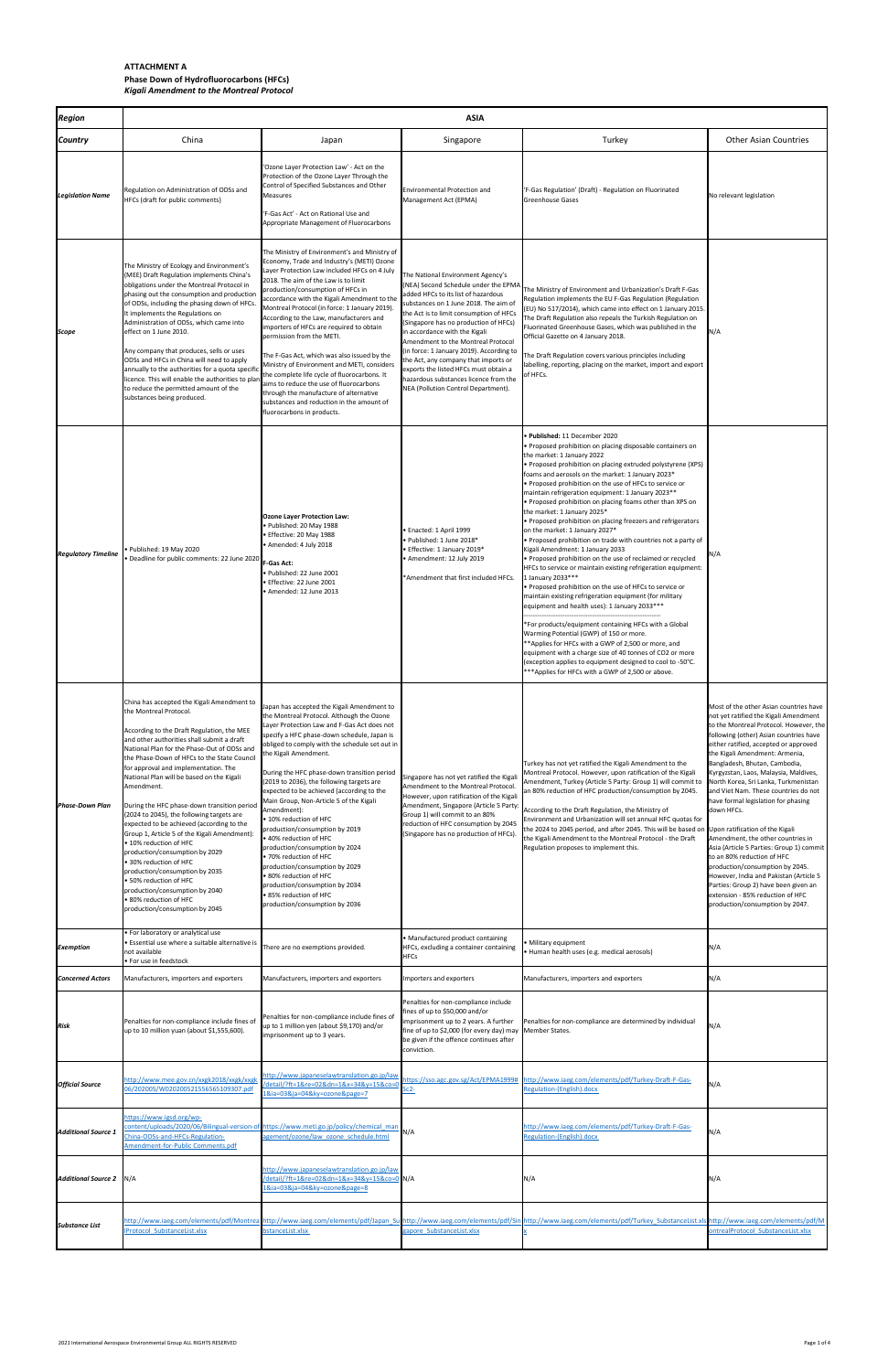# **ATTACHMENT A Phase Down of Hydrofluorocarbons (HFCs)** *Kigali Amendment to the Montreal Protocol*

| <b>Region</b>                  | <b>AFRICA/MIDDLE EAST</b>                                                                                                                                                                                                                                                                                                                                                                                                                                                                                                                                                                                                                                             |                                                                                                                                                                                                                                                                                                                                                                                                                                                                                                                                                                                                                                                                                                                                                                                                                                                                      | <b>EUROPE/EURASIA</b>                                                                                                                                                                                                                                                                                                                                                                                                                                                                                                                                                                                                                                                                                                                                                                                                                                                                                                                                          |                                                                                                                                                                                                                                                                                                                                                                                                                                                                                                                                                                                                                                                                          |  |
|--------------------------------|-----------------------------------------------------------------------------------------------------------------------------------------------------------------------------------------------------------------------------------------------------------------------------------------------------------------------------------------------------------------------------------------------------------------------------------------------------------------------------------------------------------------------------------------------------------------------------------------------------------------------------------------------------------------------|----------------------------------------------------------------------------------------------------------------------------------------------------------------------------------------------------------------------------------------------------------------------------------------------------------------------------------------------------------------------------------------------------------------------------------------------------------------------------------------------------------------------------------------------------------------------------------------------------------------------------------------------------------------------------------------------------------------------------------------------------------------------------------------------------------------------------------------------------------------------|----------------------------------------------------------------------------------------------------------------------------------------------------------------------------------------------------------------------------------------------------------------------------------------------------------------------------------------------------------------------------------------------------------------------------------------------------------------------------------------------------------------------------------------------------------------------------------------------------------------------------------------------------------------------------------------------------------------------------------------------------------------------------------------------------------------------------------------------------------------------------------------------------------------------------------------------------------------|--------------------------------------------------------------------------------------------------------------------------------------------------------------------------------------------------------------------------------------------------------------------------------------------------------------------------------------------------------------------------------------------------------------------------------------------------------------------------------------------------------------------------------------------------------------------------------------------------------------------------------------------------------------------------|--|
| <b>Country</b>                 | <b>African Countries</b>                                                                                                                                                                                                                                                                                                                                                                                                                                                                                                                                                                                                                                              | <b>Middle East Countries</b>                                                                                                                                                                                                                                                                                                                                                                                                                                                                                                                                                                                                                                                                                                                                                                                                                                         | European Union (and UK)                                                                                                                                                                                                                                                                                                                                                                                                                                                                                                                                                                                                                                                                                                                                                                                                                                                                                                                                        | <b>Russian Federation</b>                                                                                                                                                                                                                                                                                                                                                                                                                                                                                                                                                                                                                                                |  |
| <b>Legislation Name</b>        | No relevant legislation                                                                                                                                                                                                                                                                                                                                                                                                                                                                                                                                                                                                                                               | No relevant legislation                                                                                                                                                                                                                                                                                                                                                                                                                                                                                                                                                                                                                                                                                                                                                                                                                                              | EU 'F-Gas Regulation' - Regulation (EU) No 517/2014 on fluorinated<br>greenhouse gases and repealing Regulation (EC) No 842/2006<br>The UK Regulation 'The ODSs and Fluorinated Greenhouse Gases<br>(Amendment etc.) (EU Exit) Regulations 2019' (mirrors the EU F-Gas<br>Regulation)                                                                                                                                                                                                                                                                                                                                                                                                                                                                                                                                                                                                                                                                          | Resolution of the Government of the Russian Federation<br>of March 24, 2014 N 228<br>"On measures of state regulation of the consumption and<br>circulation of substances that deplete the ozone layer"                                                                                                                                                                                                                                                                                                                                                                                                                                                                  |  |
| <b>Scope</b>                   | N/A                                                                                                                                                                                                                                                                                                                                                                                                                                                                                                                                                                                                                                                                   | N/A                                                                                                                                                                                                                                                                                                                                                                                                                                                                                                                                                                                                                                                                                                                                                                                                                                                                  | The Regulations establish rules for the containment, use, recovery and<br>destruction of fluorinated greenhouse gases (including HFCs) and<br>equipment containing these substances. This is aligned with the<br>obligations of the EU and UK under the Montreal Protocol. The<br>Regulations also set limits for the placing on the market of HFCs.                                                                                                                                                                                                                                                                                                                                                                                                                                                                                                                                                                                                           | This Resolution provides provisions to implement Russia's<br>obligation under the Montreal Protocol to reduce the<br>consumption of ODSs (including HFCs). Russia has no HFC<br>production of its own.                                                                                                                                                                                                                                                                                                                                                                                                                                                                   |  |
| <b>Regulatory Timeline</b> N/A |                                                                                                                                                                                                                                                                                                                                                                                                                                                                                                                                                                                                                                                                       | N/A                                                                                                                                                                                                                                                                                                                                                                                                                                                                                                                                                                                                                                                                                                                                                                                                                                                                  | <b>EU Legislation:</b><br>· Published: 16 April 2014<br>• In force: 6 May 2014<br>• Effective: 1 January 2015<br><b>UK Legislation:</b><br>· Published: 14 March 2019<br>. In force: 31 January 2020<br>• Amended: 17 December 2020                                                                                                                                                                                                                                                                                                                                                                                                                                                                                                                                                                                                                                                                                                                            | · Published: 24 March 2014<br>. In force: 24 May 2014                                                                                                                                                                                                                                                                                                                                                                                                                                                                                                                                                                                                                    |  |
| <b>Phase-Down Plan</b>         | All but the following African countries have either<br>accepted or ratified the Kigali Amendment to the<br>Montreal Protocol: Algeria, Cameroon, Central African<br>Republic, Congo, Democratic Republic of the Congo,<br>Djibouti, Egypt, Equatorial Guinea, Eritrea, Kenya, Libya,<br>Madagascar, Mauritania, Morocco, South Sudan,<br>Sudan, Tunisia, United Republic of Tanzania and<br>Zimbabwe.<br>The African countries do not have formal legislation for<br>phasing down HFCs.<br>Upon ratification of the Kigali Amendment, the<br>countries in Africa (Article 5 Parties: Group 1) commit<br>to an 80% reduction of HFC production/consumption<br>by 2045. | The following Middle Eastern countries have<br>ratified the Kigali Amendment to the Montreal<br>Protocol: Cyprus, Jordan, Lebanon, Syria.<br>However, these countries do not have formal<br>legislation for phasing down HFCs.<br>Bahrain, Iran, Iraq, Israel, Kuwait, Oman,<br>Palestine, Qatar, Saudi Arabia, the United<br>Arab Emirates and Yemen have not yet<br>ratified the Kigali Amendment.<br>Upon ratification of the Kigali Amendment,<br>the countries in the Middle East (Article 5<br>Parties: Group 1) commit to an 80% reduction<br>of HFC production/consumption by 2045.<br>However, some countries (Article 5 Parties:<br>Group 2) have been given an extension - 85%<br>reduction of HFC production/consumption by<br>2047. These countries include: Bahrain, Iran,<br>Iraq, Kuwait, Oman, Qatar, Saudi Arabia and<br>the United Arab Emirates. | The EU and UK have accepted and ratified the Kigali Amendment to the<br>Montreal Protocol respectively.<br>According to the EU and UK Regulations, a 79% reduction in the<br>production/consumption of HFCs by 2030 is expected (HFC phase-down<br>schedule provided until 2030 in Annex V - see Offical Source). This is in<br>agreement with the obligations of the EU and UK under the Kigali<br>Amendment.<br>During the HFC phase-down transition period (2019 to 2036), the<br>following targets are expected to be achieved by the EU and UK<br>(according to the Main Group, Non-Article 5 of the Kigali Amendment,<br>and in line with the Regulations):<br>• 10% reduction of HFC production/consumption by 2019<br>• 40% reduction of HFC production/consumption by 2024<br>. 70% reduction of HFC production/consumption by 2029<br>• 80% reduction of HFC production/consumption by 2034<br>• 85% reduction of HFC production/consumption by 2036 | Russia has accepted the Kigali Amendment to the<br>Montreal Protocol.<br>Although the Resolution does not specify a HFC phase-<br>down schedule, Russia is obliged to comply with the<br>schedule set out in the Kigali Amendment.<br>During the HFC phase-down transition period (2020 to<br>2036), the following targets are expected to be achieved<br>(according to the Other Group, Non-Article 5 of the Kigali<br>Amendment):<br>• 5% reduction of HFC consumption by 2020<br>• 35% reduction of HFC consumption by 2025<br>. 70% reduction of HFC consumption by 2029<br>• 80% reduction of HFC consumption by 2034<br>• 85% reduction of HFC consumption by 2036 |  |
| <b>Exemption</b>               | N/A                                                                                                                                                                                                                                                                                                                                                                                                                                                                                                                                                                                                                                                                   | N/A                                                                                                                                                                                                                                                                                                                                                                                                                                                                                                                                                                                                                                                                                                                                                                                                                                                                  | • Military equipment<br>• Refrigeration equipment                                                                                                                                                                                                                                                                                                                                                                                                                                                                                                                                                                                                                                                                                                                                                                                                                                                                                                              | • Circulation of ODSs intended for laboratory and<br>analytical use                                                                                                                                                                                                                                                                                                                                                                                                                                                                                                                                                                                                      |  |
| <b>Concerned Actors</b>        | N/A                                                                                                                                                                                                                                                                                                                                                                                                                                                                                                                                                                                                                                                                   | N/A                                                                                                                                                                                                                                                                                                                                                                                                                                                                                                                                                                                                                                                                                                                                                                                                                                                                  | Manufacturers, importers and exporters                                                                                                                                                                                                                                                                                                                                                                                                                                                                                                                                                                                                                                                                                                                                                                                                                                                                                                                         | Importers and exporters                                                                                                                                                                                                                                                                                                                                                                                                                                                                                                                                                                                                                                                  |  |
| <b>Risk</b>                    | N/A                                                                                                                                                                                                                                                                                                                                                                                                                                                                                                                                                                                                                                                                   | N/A                                                                                                                                                                                                                                                                                                                                                                                                                                                                                                                                                                                                                                                                                                                                                                                                                                                                  | Penalties for non-compliance are determined by individual Member<br>States.                                                                                                                                                                                                                                                                                                                                                                                                                                                                                                                                                                                                                                                                                                                                                                                                                                                                                    | There are no penalty provisions provided for non-<br>compliance.                                                                                                                                                                                                                                                                                                                                                                                                                                                                                                                                                                                                         |  |
| <b>Official Source</b>         | N/A                                                                                                                                                                                                                                                                                                                                                                                                                                                                                                                                                                                                                                                                   | N/A                                                                                                                                                                                                                                                                                                                                                                                                                                                                                                                                                                                                                                                                                                                                                                                                                                                                  | https://eur-lex.europa.eu/legal-<br>content/EN/ALL/?uri=CELEX:32014R0517                                                                                                                                                                                                                                                                                                                                                                                                                                                                                                                                                                                                                                                                                                                                                                                                                                                                                       | http://base.garant.ru/70620580/#friends                                                                                                                                                                                                                                                                                                                                                                                                                                                                                                                                                                                                                                  |  |
| <b>Additional Source 1</b>     | N/A                                                                                                                                                                                                                                                                                                                                                                                                                                                                                                                                                                                                                                                                   | N/A                                                                                                                                                                                                                                                                                                                                                                                                                                                                                                                                                                                                                                                                                                                                                                                                                                                                  | https://www.legislation.gov.uk/uksi/2019/583/contents/made                                                                                                                                                                                                                                                                                                                                                                                                                                                                                                                                                                                                                                                                                                                                                                                                                                                                                                     | N/A                                                                                                                                                                                                                                                                                                                                                                                                                                                                                                                                                                                                                                                                      |  |
| <b>Additional Source 2</b>     | N/A                                                                                                                                                                                                                                                                                                                                                                                                                                                                                                                                                                                                                                                                   | N/A                                                                                                                                                                                                                                                                                                                                                                                                                                                                                                                                                                                                                                                                                                                                                                                                                                                                  | N/A                                                                                                                                                                                                                                                                                                                                                                                                                                                                                                                                                                                                                                                                                                                                                                                                                                                                                                                                                            | N/A                                                                                                                                                                                                                                                                                                                                                                                                                                                                                                                                                                                                                                                                      |  |

| <b>Substance List</b> | <b>SubstanceList.xlsx This</b> | <b>IProtocol SubstanceList.xlsx</b> | http://www.iaeg.com/elements/pdf/MontrealProtocol http://www.iaeg.com/elements/pdf/Montrea http://www.iaeg.com/elements/pdf/EUandUK SubstanceList.xlsx | http://www.iaeg.com/elements/pdf/Russia SubstanceList |
|-----------------------|--------------------------------|-------------------------------------|--------------------------------------------------------------------------------------------------------------------------------------------------------|-------------------------------------------------------|

2021 International Aerospace Environmental Group ALL RIGHTS RESERVED Page 2 of 4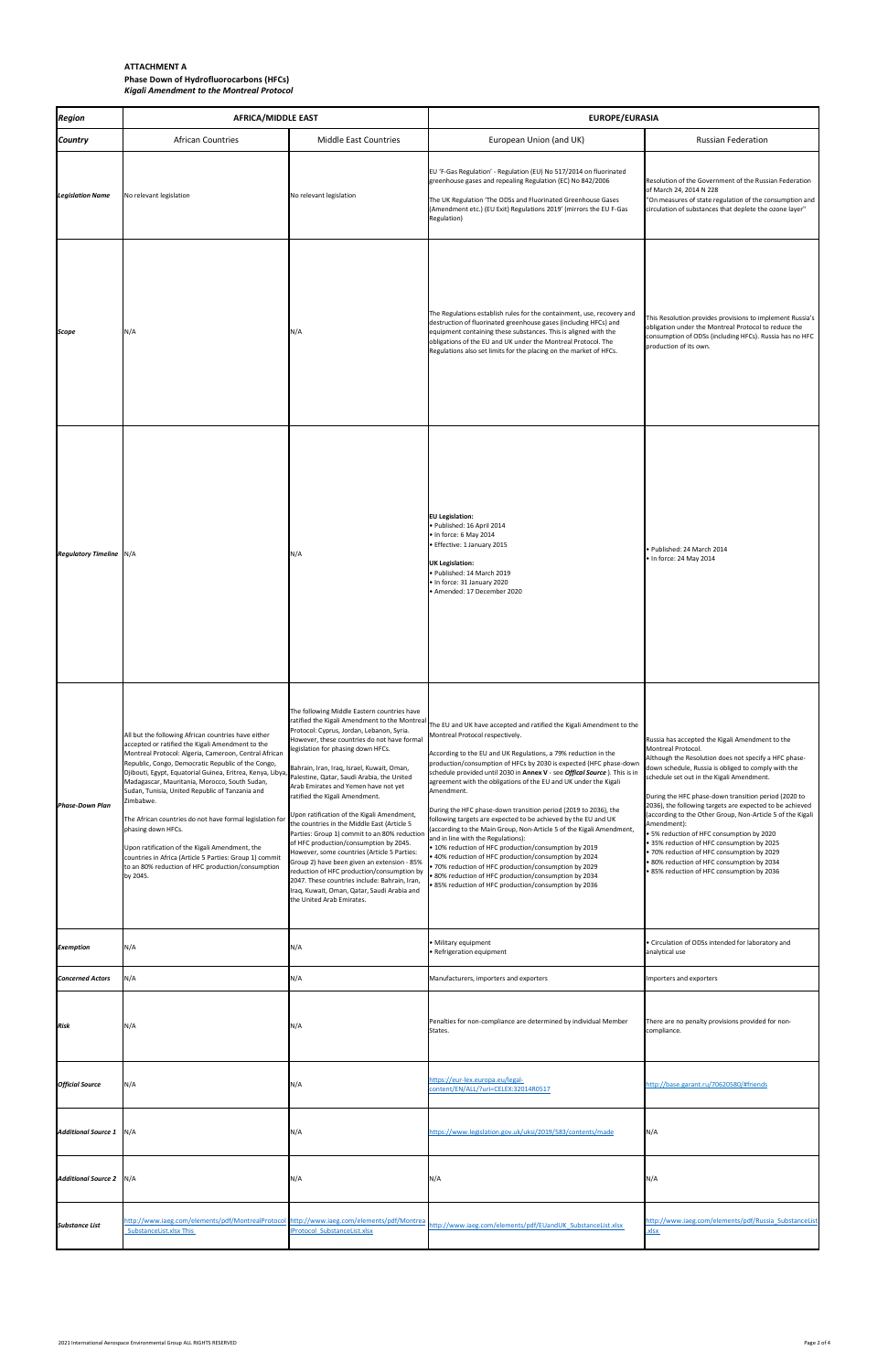# **ATTACHMENT A Phase Down of Hydrofluorocarbons (HFCs)** *Kigali Amendment to the Montreal Protocol*

| <b>Region</b>              | <b>NORTH AMERICA</b>                                                                                                                                                                                                                                                                                                                                                                                                                                                                                                                                                                                                                                                                                                                                                                                                                                                                                                                                                                                                                                                                                                                                                                                                                                                                                                                                                                                                                                                                                                                                                                                                                                            |                                                                                                                                                                                                                                                                                                                                                                                                                                                                                                                                                                                                                                                                                                                                                                                                                                                                                       |  |  |  |
|----------------------------|-----------------------------------------------------------------------------------------------------------------------------------------------------------------------------------------------------------------------------------------------------------------------------------------------------------------------------------------------------------------------------------------------------------------------------------------------------------------------------------------------------------------------------------------------------------------------------------------------------------------------------------------------------------------------------------------------------------------------------------------------------------------------------------------------------------------------------------------------------------------------------------------------------------------------------------------------------------------------------------------------------------------------------------------------------------------------------------------------------------------------------------------------------------------------------------------------------------------------------------------------------------------------------------------------------------------------------------------------------------------------------------------------------------------------------------------------------------------------------------------------------------------------------------------------------------------------------------------------------------------------------------------------------------------|---------------------------------------------------------------------------------------------------------------------------------------------------------------------------------------------------------------------------------------------------------------------------------------------------------------------------------------------------------------------------------------------------------------------------------------------------------------------------------------------------------------------------------------------------------------------------------------------------------------------------------------------------------------------------------------------------------------------------------------------------------------------------------------------------------------------------------------------------------------------------------------|--|--|--|
| <b>Country</b>             | <b>United States of America</b>                                                                                                                                                                                                                                                                                                                                                                                                                                                                                                                                                                                                                                                                                                                                                                                                                                                                                                                                                                                                                                                                                                                                                                                                                                                                                                                                                                                                                                                                                                                                                                                                                                 | Canada                                                                                                                                                                                                                                                                                                                                                                                                                                                                                                                                                                                                                                                                                                                                                                                                                                                                                |  |  |  |
| <b>Legislation Name</b>    | American Innovation and Manufacturing (AIM) Act 2020                                                                                                                                                                                                                                                                                                                                                                                                                                                                                                                                                                                                                                                                                                                                                                                                                                                                                                                                                                                                                                                                                                                                                                                                                                                                                                                                                                                                                                                                                                                                                                                                            | ODSs and Halocarbon Alternatives Regulations                                                                                                                                                                                                                                                                                                                                                                                                                                                                                                                                                                                                                                                                                                                                                                                                                                          |  |  |  |
| Scope                      | The AIM Act 2020, which authorises the US Environmental Protection Agency (EPA) to regulate HFCs, aims to phase down<br>the production and consumption of the listed HFCs (see Substance List), manage the listed HFCs and alternatives, and<br>facilitate transition to next-generation technologies. It is included in the Consolidated Appropriations Act, 2021 (H.R. 133),<br>which was amended on 21 December 2020.<br>On 19 May 2021, the EPA published a Notice of Proposed Rulemaking (NPRM) in the Federal Register, which provides a<br>Proposed Rule - the first regulation under the Act. The NPRM outlines baseline levels for HFC production and consumption,<br>methodology for allocating and trading HFC allowances (2022 and 2023), and a compliance and enforcement system.<br>The Act implements the Clean Air Act, Title VI - Stratospheric Ozone Protection, which outlines the phase out of ODSs<br>aligning with the schedule laid out in the Montreal Protocol.                                                                                                                                                                                                                                                                                                                                                                                                                                                                                                                                                                                                                                                                        | The Regulations implement Canada's obligations under the Montreal Protocol<br>to phase out the production and consumption of ODSs (including the phase<br>down of the consumption of HFC). Canada has no HFC production of its own.<br>The Regulations were preceded by the ODSs Regulations, 1998.                                                                                                                                                                                                                                                                                                                                                                                                                                                                                                                                                                                   |  |  |  |
| <b>Regulatory Timeline</b> | · Enacted: 27 December 2020<br>• NPRM published: 19 May 2021<br>. Deadline for comments on information collection provisions for NPRM: 3 June 2021<br>Deadline for comments on NPRM: 6 July 2021<br>· Issue final HFC phase-down regulations (by EPA): 23 September 2021<br>• Prohibition on production of regulated HFCs above allowance issued by authority: 1 January 2022*<br>. Prohibition on import of bulk regulated HFCs: 1 January 2022<br>• Prohibition on production/import of regulated HFCs above application-specific allowance issued by authority: 1 January<br>2022<br>• Restriction on international transfer of HFC production allowance: 1 January 2022<br>Prohibition on sale/offer to sale/distribution of containers without adequate labelling/markings: 1 January 2022<br>• Proposed prohibition for import and placement of HFCs in disposable cylinders: 1 July 2023<br>. Proposed compliance for transition to refillable cylinders: 1 July 2023<br>• Proposed registration for selling HFC containers produced, imported or reclaimed before 1 January 2024: 15 November<br>2023<br>• EPA Review on HFC allowance allocations and trading: 2024<br>· Proposed prohibition of sale/offer of sale of regulated substances in disposable cylinders: 1 January 2025<br>*The regulated substances that are produced must be consumed or destroyed under 40 CFR 84.29 within 30 days (if<br>destruction technology is located at the production facility) or 90 days (if destruction technology is not located at the<br>production facility).                                                                                           | • Published (SOR/2016-137): 13 June 2016<br>• In force (SOR/2016-137): 30 June 2016<br>• Amended (SOR/2020-177): 2 September 2020                                                                                                                                                                                                                                                                                                                                                                                                                                                                                                                                                                                                                                                                                                                                                     |  |  |  |
| <b>Phase-Down Plan</b>     | The US has not yet ratified the Kigali Amendment to the Montreal Protocol. However, upon ratification, the US (Non-Article<br>5 Party - Main Group) will be obliged to reduce its HFC production/consumption by 85% by 2036.<br>The US' obligations under the Kigali Amendment is reflected in the AIM Act 2020 and corresponding NPRM (published: 19<br>May 2021), which propose a HFC phase-down schedule (Section (e)(2)(C) of AIM Act 2020 - see Official Source; Table 3 or<br>40 CFR 84.7 of NPRM - see Additional Source 2; see also below for schedule). According to the Act and NPRM, annual<br>allocations will also be set by the EPA for each HFC producer and importer in the US by 1st of October of each calendar<br>year. Allowances will be allocated by the EPA for the following 6 applications for 5 years following enactment of the Act:<br>• propellants in metered dose inhalers<br>· defense sprays<br>• structural composite foams for marine and trailer uses<br>• etching of semiconductor material or wafers and cleaning<br>· mission-critical military needs<br>• on board aerospace fire suppression<br>During the HFC phase-down transition period (2020 to 2036), the following targets are expected to be achieved (according<br>to the AIM Act 2020, and in line with the Main Group, Non-Article 5 of the Kigali Amendment):<br>• 10% reduction of HFC production/consumption by 2023<br>• 40% reduction of HFC production/consumption by 2028<br>• 70% reduction of HFC production/consumption by 2033<br>• 80% reduction of HFC production/consumption by 2035<br>• 85% reduction of HFC production/consumption by 2036 | Canada has ratified the Kigali Amendment to the Montreal Protocol.<br>The Amendment to the Regulations (SOR/2020-177) outlines a HFC phase-<br>down schedule, which involves an 85% reduction of HFC consumption by 2036<br>(Table 1 - see Additional Source 1; see also below for phase-down schedule).<br>This is in agreement with the obligations of Canada (Non-Article 5 Party - Main<br>Group) under the Kigali Amendment.<br>During the HFC phase-down transition period (2019 to 2036), the following<br>targets are expected to be achieved (according to the Main Group, Non-Article<br>5 of the Kigali Amendment, and Regulations):<br>• 10% reduction of HFC consumption by 2019<br>• 40% reduction of HFC consumption by 2024<br>. 70% reduction of HFC consumption by 2029<br>• 80% reduction of HFC consumption by 2034<br>• 85% reduction of HFC consumption by 2036 |  |  |  |
| <b>Exemption</b>           | Essential use where a suitable alternative is not available<br>· Export-bound domestic manufacturing<br>• Feedstocks and process agents                                                                                                                                                                                                                                                                                                                                                                                                                                                                                                                                                                                                                                                                                                                                                                                                                                                                                                                                                                                                                                                                                                                                                                                                                                                                                                                                                                                                                                                                                                                         | • Essential use where a suitable alternative is not available<br>• For use in feedstock<br>• For laboratory or analytical use                                                                                                                                                                                                                                                                                                                                                                                                                                                                                                                                                                                                                                                                                                                                                         |  |  |  |
| <b>Concerned Actors</b>    | Manufacturers, importers and exporters                                                                                                                                                                                                                                                                                                                                                                                                                                                                                                                                                                                                                                                                                                                                                                                                                                                                                                                                                                                                                                                                                                                                                                                                                                                                                                                                                                                                                                                                                                                                                                                                                          | Importers and exporters                                                                                                                                                                                                                                                                                                                                                                                                                                                                                                                                                                                                                                                                                                                                                                                                                                                               |  |  |  |
| Risk                       | Penalties for non-compliance include banning a company and its owner(s) receiving future allowances from the EPA.                                                                                                                                                                                                                                                                                                                                                                                                                                                                                                                                                                                                                                                                                                                                                                                                                                                                                                                                                                                                                                                                                                                                                                                                                                                                                                                                                                                                                                                                                                                                               | Penalties for non-compliance include fines of up to \$500,000.                                                                                                                                                                                                                                                                                                                                                                                                                                                                                                                                                                                                                                                                                                                                                                                                                        |  |  |  |
| <b>Official Source</b>     | https://www.epa.gov/sites/production/files/2021-<br>03/documents/aim act section 103 of h.r. 133 consolidated appropriations act 2021.pdf                                                                                                                                                                                                                                                                                                                                                                                                                                                                                                                                                                                                                                                                                                                                                                                                                                                                                                                                                                                                                                                                                                                                                                                                                                                                                                                                                                                                                                                                                                                       | https://laws-lois.justice.gc.ca/eng/regulations/SOR-2016-137/FullText.html                                                                                                                                                                                                                                                                                                                                                                                                                                                                                                                                                                                                                                                                                                                                                                                                            |  |  |  |
| <b>Additional Source 1</b> | https://rules.house.gov/sites/democrats.rules.house.gov/files/BILLS-116HR133SA-RCP-116-68.pdf                                                                                                                                                                                                                                                                                                                                                                                                                                                                                                                                                                                                                                                                                                                                                                                                                                                                                                                                                                                                                                                                                                                                                                                                                                                                                                                                                                                                                                                                                                                                                                   | https://gazette.gc.ca/rp-pr/p2/2020/2020-09-02/html/sor-dors177-eng.html                                                                                                                                                                                                                                                                                                                                                                                                                                                                                                                                                                                                                                                                                                                                                                                                              |  |  |  |
| <b>Additional Source 2</b> | https://www.federalregister.gov/documents/2021/05/19/2021-09545/phasedown-of-hydrofluorocarbons-establishing-the-<br>allowance-allocation-and-trading-program-under-the                                                                                                                                                                                                                                                                                                                                                                                                                                                                                                                                                                                                                                                                                                                                                                                                                                                                                                                                                                                                                                                                                                                                                                                                                                                                                                                                                                                                                                                                                         | N/A                                                                                                                                                                                                                                                                                                                                                                                                                                                                                                                                                                                                                                                                                                                                                                                                                                                                                   |  |  |  |

| <b>Substance List</b> | http://www.iaeg.com/elements/pdf/USA SubstanceList.xlsx | http://www.iaeg.com/elements/pdf/Canada SubstanceList.xlsx |
|-----------------------|---------------------------------------------------------|------------------------------------------------------------|

2021 International Aerospace Environmental Group ALL RIGHTS RESERVED Page 3 of 4